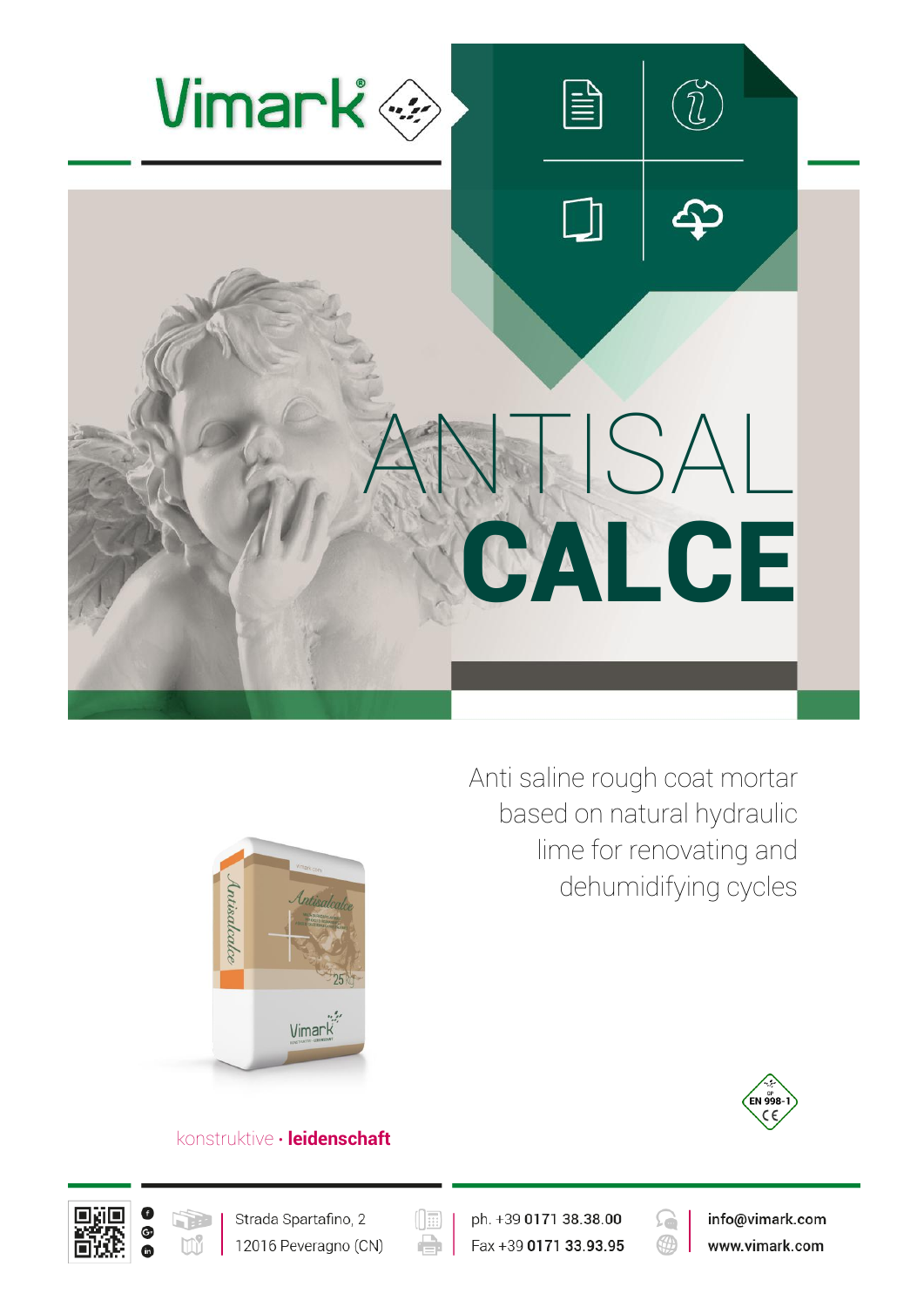



## PRODUCT **DESCRIPTION** ANTISALCALCE is a salt resistant rough coating mortar, based on natural hydraulic lime NHL 2 Wasselonne, designed for protection and restoration whilst maintaining the breathability of masonry made up of heterogeneous brick, tuff or natural stone that are subject to the phenomenon of rising damp. Formulated with high permeability to water vapour diffusion, suitable as a filter against saline outlets in render/plaster cycles with dehumidifying systems. For its characteristics and colouring it is particularly suitable for work on old historical and artistic buildings or for green buildings. **COMPOSITION** ANTISALCALCE is a pre-mixed mineral mortar made up of Wasselonne natural hydraulic lime NHL 2, calcareous and siliceous aggregates (selected and gauged according to specific grading curve) and specific additives that improve the performance in terms of workability and adhesion to supports. MIXING AND APPLICATION Remove all old plaster down to the wall to a height no less than 50 cm beyond the line of moisture, remove also the first cm of mortar bed if it is inconsistent or degraded. The surfaces to be treated must be stable, clean, solid, free of weak parts, dust, bacterial proliferation, saline efflorescence, oils, grease, wax, residues of previous work etc. If necessary, perform a preventive cleaning by sandblasting or pressure washing. During the preparation phase of the substrates, the salt resistant mortar can be used for restoration and repair. During the preparation phase of the substrates, it is possible to use the products from the range *Linea Restauro e Bioedilizia* by Vimark for restoration and repair. On the surfaces prepared and previously wet with clean water, proceed to apply the salt resistant rough coating mortar ANTISALCALCE. Apply **ANTISALCALCE** to substrates whilst still wet and make sure to cover the entire surface, filling all irregularities of the wall, leaving the rough coat without levelling or compacting in order to create a perfect adhesion bridge for the next layer of macroporous render/plaster. ANTISALCALCE can be applied by mechanical spraying, using a plastering machine for pre-mixed products, or by hand. For manual application, mix the product by adding approx. 6.-6.50 litres of clean water per 25 kg bag in a cement mixer. Put the correct amount of water into the cement mixer and then add the powder. Mix the product for about 2'-3' minutes until smooth and free of lumps. Stop the mixer and apply the product with a trowel as a traditional render mortar. The mixed product is usable within 90' minutes of mixing with water. The dehumidifying product RISANCALCE can be mixed by hand or with an electric mixer at low speed. INDICATIVE AMOUNTS REQUIRED 8.0-10.0 kg per m<sup>2</sup>. **COLOUR** Beige. **PACKAGING** 25 kg bags on disposable 1575 kg pallet (63 bags) protected by waterproof plastic wrap.





ph. +39 0171 38.38.00 Fax +39 0171 33.93.95



info@vimark.com www.vimark.com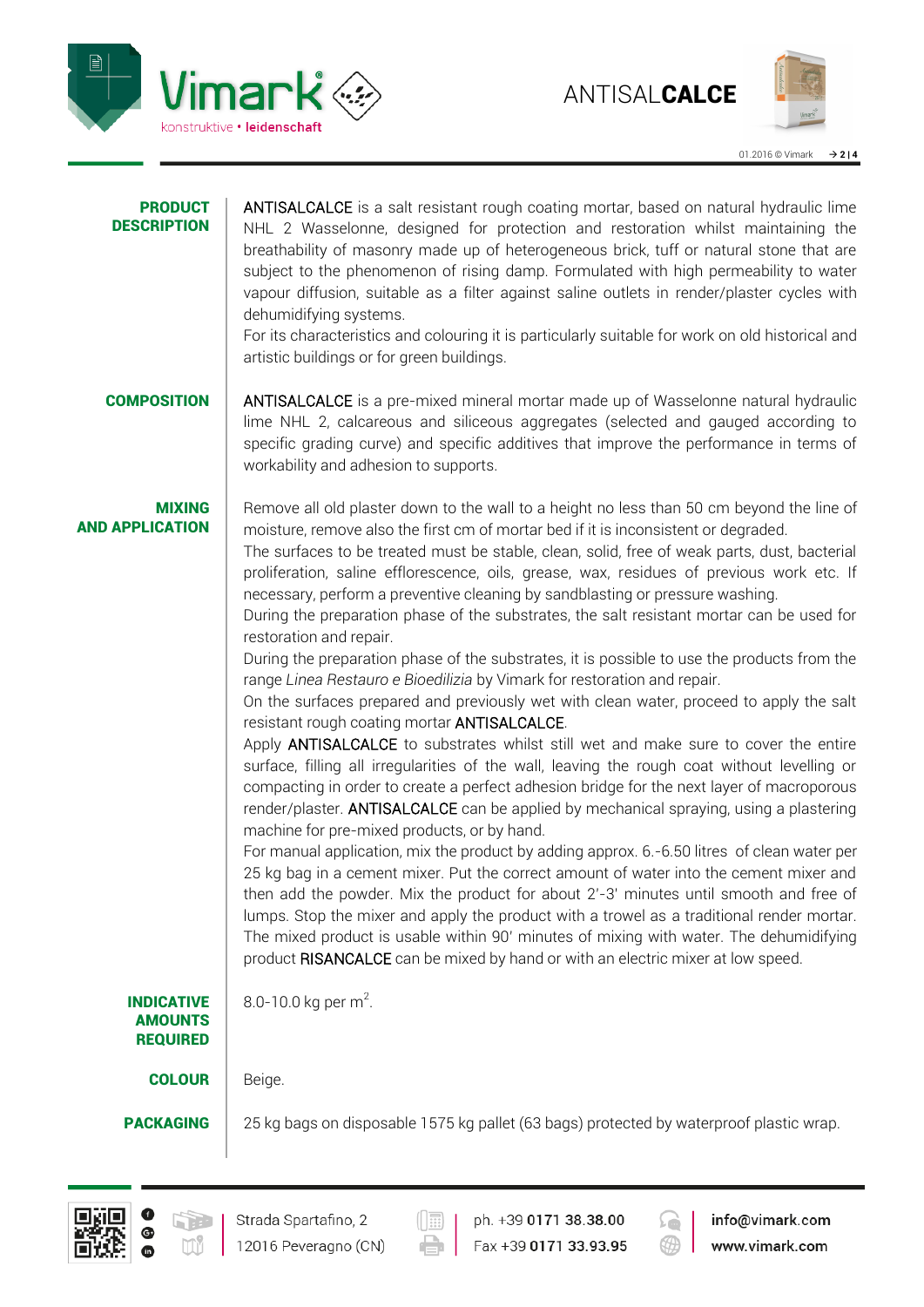



| <b>STORAGE</b>          | 12 months in original intact packaging and stored in a dry place.                                                                                                                                                                                                                                                                                                                                                                                                                                                                                                                                                                                                                                                                                                                                                                                                                                                                                                                                                                                                                                                                                                                                                                                                                                                                                 |                                                       |               |
|-------------------------|---------------------------------------------------------------------------------------------------------------------------------------------------------------------------------------------------------------------------------------------------------------------------------------------------------------------------------------------------------------------------------------------------------------------------------------------------------------------------------------------------------------------------------------------------------------------------------------------------------------------------------------------------------------------------------------------------------------------------------------------------------------------------------------------------------------------------------------------------------------------------------------------------------------------------------------------------------------------------------------------------------------------------------------------------------------------------------------------------------------------------------------------------------------------------------------------------------------------------------------------------------------------------------------------------------------------------------------------------|-------------------------------------------------------|---------------|
| <b>RECOMMENDATIONS</b>  | Apply to substrates that have been previously wet with clean water.<br>Avoid applying with temperatures below + $8^{\circ}$ C or above + $35^{\circ}$ C. Temperatures below + $8^{\circ}$ C<br>with a high percentage of relative humidity can cause surface carbonation.<br>The appearance may vary depending on environmental conditions during application.<br>Avoid application on frozen, dusty, unstable and inconsistent substrates.<br>Cover the masonry entirely with a layer of dehumidifying product.<br>Avoid application on masonry that is soaked due to water infiltrations.<br>Avoid applying to substrates previously waterproofed or treated with varnish or paint.<br>In the case of application to substrates previously treated with a salt resistant liquid,<br>proceed to plaster using the technique "wet on wet".<br>In the case of application on substrates with high salt concentration, apply a double salt<br>resistant filter by applying previously <b>BIOFILTRO ALL'ACQUA</b> and then immediately the<br>rough coating <b>ANTISALCALCE</b> , and finally apply the dehumidifying plaster.<br>ANTISALCALCE is a product with natural colouring and is therefore susceptible to slight<br>variations in colour due to the advancement in the limestone quarry from which we obtain<br>the natural hydraulic lime. |                                                       |               |
| <b>PRODUCT DATA</b>     | Appearance                                                                                                                                                                                                                                                                                                                                                                                                                                                                                                                                                                                                                                                                                                                                                                                                                                                                                                                                                                                                                                                                                                                                                                                                                                                                                                                                        | powder                                                |               |
|                         | Colour                                                                                                                                                                                                                                                                                                                                                                                                                                                                                                                                                                                                                                                                                                                                                                                                                                                                                                                                                                                                                                                                                                                                                                                                                                                                                                                                            | beige                                                 |               |
|                         | Dry bulk density                                                                                                                                                                                                                                                                                                                                                                                                                                                                                                                                                                                                                                                                                                                                                                                                                                                                                                                                                                                                                                                                                                                                                                                                                                                                                                                                  | $\sim$ 1300 kg/m <sup>3</sup>                         | EN 1015-10    |
|                         | Maximum aggregate size                                                                                                                                                                                                                                                                                                                                                                                                                                                                                                                                                                                                                                                                                                                                                                                                                                                                                                                                                                                                                                                                                                                                                                                                                                                                                                                            | $\leq 1.5$ mm                                         |               |
| <b>APPLICATION DATA</b> | Water content of mix                                                                                                                                                                                                                                                                                                                                                                                                                                                                                                                                                                                                                                                                                                                                                                                                                                                                                                                                                                                                                                                                                                                                                                                                                                                                                                                              | 24-26%                                                |               |
|                         | Mixing ratio                                                                                                                                                                                                                                                                                                                                                                                                                                                                                                                                                                                                                                                                                                                                                                                                                                                                                                                                                                                                                                                                                                                                                                                                                                                                                                                                      | 1 bag + 6.0-6.5 ℓ of water                            |               |
|                         | Minimum application temperature                                                                                                                                                                                                                                                                                                                                                                                                                                                                                                                                                                                                                                                                                                                                                                                                                                                                                                                                                                                                                                                                                                                                                                                                                                                                                                                   | $+5^{\circ}$ C                                        |               |
|                         | Maximum application temperature                                                                                                                                                                                                                                                                                                                                                                                                                                                                                                                                                                                                                                                                                                                                                                                                                                                                                                                                                                                                                                                                                                                                                                                                                                                                                                                   | $+35^{\circ}$ C                                       |               |
|                         | Working time                                                                                                                                                                                                                                                                                                                                                                                                                                                                                                                                                                                                                                                                                                                                                                                                                                                                                                                                                                                                                                                                                                                                                                                                                                                                                                                                      | $\geq 90'$ minutes                                    |               |
| <b>PERFORMANCE</b>      | Bulk density of fresh mortar                                                                                                                                                                                                                                                                                                                                                                                                                                                                                                                                                                                                                                                                                                                                                                                                                                                                                                                                                                                                                                                                                                                                                                                                                                                                                                                      | $\sim$ 1800 kg/m <sup>3</sup>                         | EN 1015-6     |
| <b>DATA</b>             | Bulk density of hardened mortar                                                                                                                                                                                                                                                                                                                                                                                                                                                                                                                                                                                                                                                                                                                                                                                                                                                                                                                                                                                                                                                                                                                                                                                                                                                                                                                   | $\sim$ 1450 kg/m <sup>3</sup>                         | EN 1015-10    |
|                         | Adhesion                                                                                                                                                                                                                                                                                                                                                                                                                                                                                                                                                                                                                                                                                                                                                                                                                                                                                                                                                                                                                                                                                                                                                                                                                                                                                                                                          | $\geq 0.15$ N/mm <sup>2</sup> (FP) B                  | EN 1015-12    |
|                         | Air content                                                                                                                                                                                                                                                                                                                                                                                                                                                                                                                                                                                                                                                                                                                                                                                                                                                                                                                                                                                                                                                                                                                                                                                                                                                                                                                                       | 11%                                                   | EN 1015-7     |
|                         | Mortar consistency                                                                                                                                                                                                                                                                                                                                                                                                                                                                                                                                                                                                                                                                                                                                                                                                                                                                                                                                                                                                                                                                                                                                                                                                                                                                                                                                | 140 mm                                                | EN 1015-3     |
|                         | Compressive strength                                                                                                                                                                                                                                                                                                                                                                                                                                                                                                                                                                                                                                                                                                                                                                                                                                                                                                                                                                                                                                                                                                                                                                                                                                                                                                                              | $\geq$ 3,0 N/mm <sup>2</sup> CS II                    | EN 1015-11    |
|                         | Flexural strength                                                                                                                                                                                                                                                                                                                                                                                                                                                                                                                                                                                                                                                                                                                                                                                                                                                                                                                                                                                                                                                                                                                                                                                                                                                                                                                                 | $\geq 1.0$ N/mm <sup>2</sup>                          | EN 1015-11    |
|                         | Capillary water absorption                                                                                                                                                                                                                                                                                                                                                                                                                                                                                                                                                                                                                                                                                                                                                                                                                                                                                                                                                                                                                                                                                                                                                                                                                                                                                                                        | $\leq$ 0,40 kg/m <sup>2</sup> x min <sup>0,5</sup> W1 | EN 1015-18    |
|                         | Water vapour permeability coefficient                                                                                                                                                                                                                                                                                                                                                                                                                                                                                                                                                                                                                                                                                                                                                                                                                                                                                                                                                                                                                                                                                                                                                                                                                                                                                                             | $\leq \mu 20$                                         | EN 1015-19    |
|                         | Thermal conductivity                                                                                                                                                                                                                                                                                                                                                                                                                                                                                                                                                                                                                                                                                                                                                                                                                                                                                                                                                                                                                                                                                                                                                                                                                                                                                                                              | 0.47 W/mK (tab. mean value; P=50%)                    | EN 1745, A.12 |
|                         | Specific heat capacity                                                                                                                                                                                                                                                                                                                                                                                                                                                                                                                                                                                                                                                                                                                                                                                                                                                                                                                                                                                                                                                                                                                                                                                                                                                                                                                            | 1.0 kJ/kgK                                            | EN 1745, A.12 |
|                         | Reaction to fire                                                                                                                                                                                                                                                                                                                                                                                                                                                                                                                                                                                                                                                                                                                                                                                                                                                                                                                                                                                                                                                                                                                                                                                                                                                                                                                                  | A1 Class                                              | EN 13501-1    |

*Durability* Evaluation based on provisions valid in the intended place of use of the mortar EN 998-1 **Hazardous substances** EN 998-1



 $(\boxed{\mathbb{R}}$ 

ph. +39 0171 38.38.00 Fax +39 0171 33.93.95